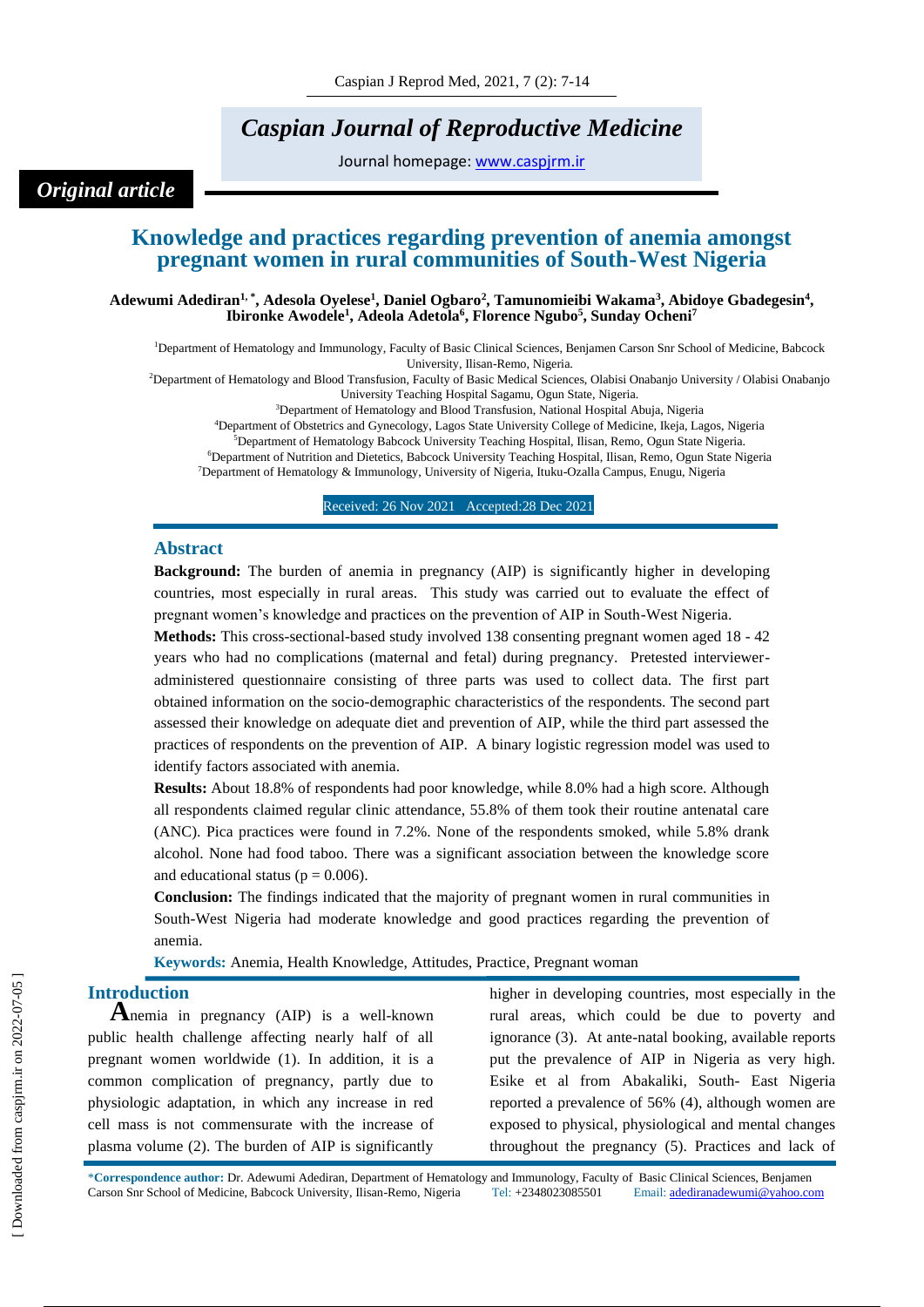

knowledge of nutritional needs AIP during pregnancy may further complicate pregnancy with attendant's increase in morbidity as well as the mortality of the mother and fetus (6).

In sub-Saharan Africa, due to poverty and ignorance, women are at greater risk of developing malnutrition during pregnancy with a significant increase in iron requirements for the growth of the placenta and fetus (7). This may result in negative pregnancy outcomes such as delay in fetal growth and development, pre-term delivery, and low birth weight (6, 8).

Pregnant women, depending on their level of education, have a considerable variation in knowledge and practice on the prevention of anemia in many developing countries. Results of a study carried out in Ibadan South Nigeria revealed that the majority (73.4%) of the respondents had adequate knowledge of AIP and 63% adopted the use of iron supplements and folic acid as a preventive measure against AIP. However, a large percentage (79.9%) of them avoided eating culturally forbidden foods that are rich in iron (9). A report from Malaysia gave a high knowledge score of about 55%. However, another a study in India reported poor score on cause, signs and symptoms of anemia and proper diet to prevent anemia (10).

High level of knowledge on anemia prevention will improve the attitude of pregnant women towards its prevention. However, reports available show that pregnant women, depending on their level of education, have a considerable variation in knowledge and practices on the prevention of anemia. Therefore, there is paucity of data on this topic in South Nigeria. This study was, therefore, carried out to evaluate the effect of pregnant women's knowledge and practices on the prevention of AIP in South-West Nigeria.

#### **Materials & Methods**

This cross-sectional-based study involved 138 consenting pregnant women aged 18- 42. The study was carried out in four primary health care centers in Ikene Local Government of Ogun State Nigeria– Ikene PHC Ward 1, Ilisan PHC Ward 8, Iperu Healthcare Ward and Ogere Health Centre. Ikene Local Government is one of the three local government areas where Remo people are found in Ogun State, Nigeria. The other two local governments are Sagamu and

Remo North Local Governments. According to 2006 Nigeria Population census, Remo Land has a population of 628,560 people (Ikene LG-165,700; Sagamu LG-253,421; Remo North LG- 209,439) (11). The inclusion criteria were pregnant mothers aged 18 – 42 years, who had no complications (maternal and fetal) during pregnancy. Moreover, pregnant women with complications such as pregnancy-induced hypertension, gestational diabetes heart disease, and bad obstetric history were excluded from the study.

Pretested interviewer-administered questionnaire was used to collect data. The questionnaire was designed by the authors, adjusted to local setting, and was pre- tested for congruency and the exclusion of ambiguities. It was then refined thereafter and applied in the target population. The English version of the questionnaire was translated into the native language of the study area and then translated back to English language by language experts.

The questionnaire had three sections. The first section included the demographic and socio-economic information including age, the level of education, the occupation of the women and their husbands and households' wealth status. Also included in this section were some pregnancy related questions such as parity, gestational age, the last child birth, the history of fever in the index pregnancy, and the presence of any chronic illness. The anthropometric characteristics of the respondents such as weight and height were also reported.

The second section included 16 questions that assessed the nutrition knowledge of the respondents on adequate diet and anemia prevention. This section was divided into four subsections, i. What is adequate diet? ii. What are the benefits of eating adequate diet? iii. What are sources of iron rich food? iv. What are health risks of iron shortage during pregnancy? Respondents were expected to tick the correct options in each section. Mark one was awarded for identifying the correct, while mark zero was given to wrong answers. The total knowledge score was 12 and mark 1-5 out of 12 was considered as poor, 6-8 as average, and 9-12 as good. The third section contained a set of 15 questions that assessed their knowledge of anaemia prevention related practices. Each question had a Yes or No and mark one was given to each correct answer.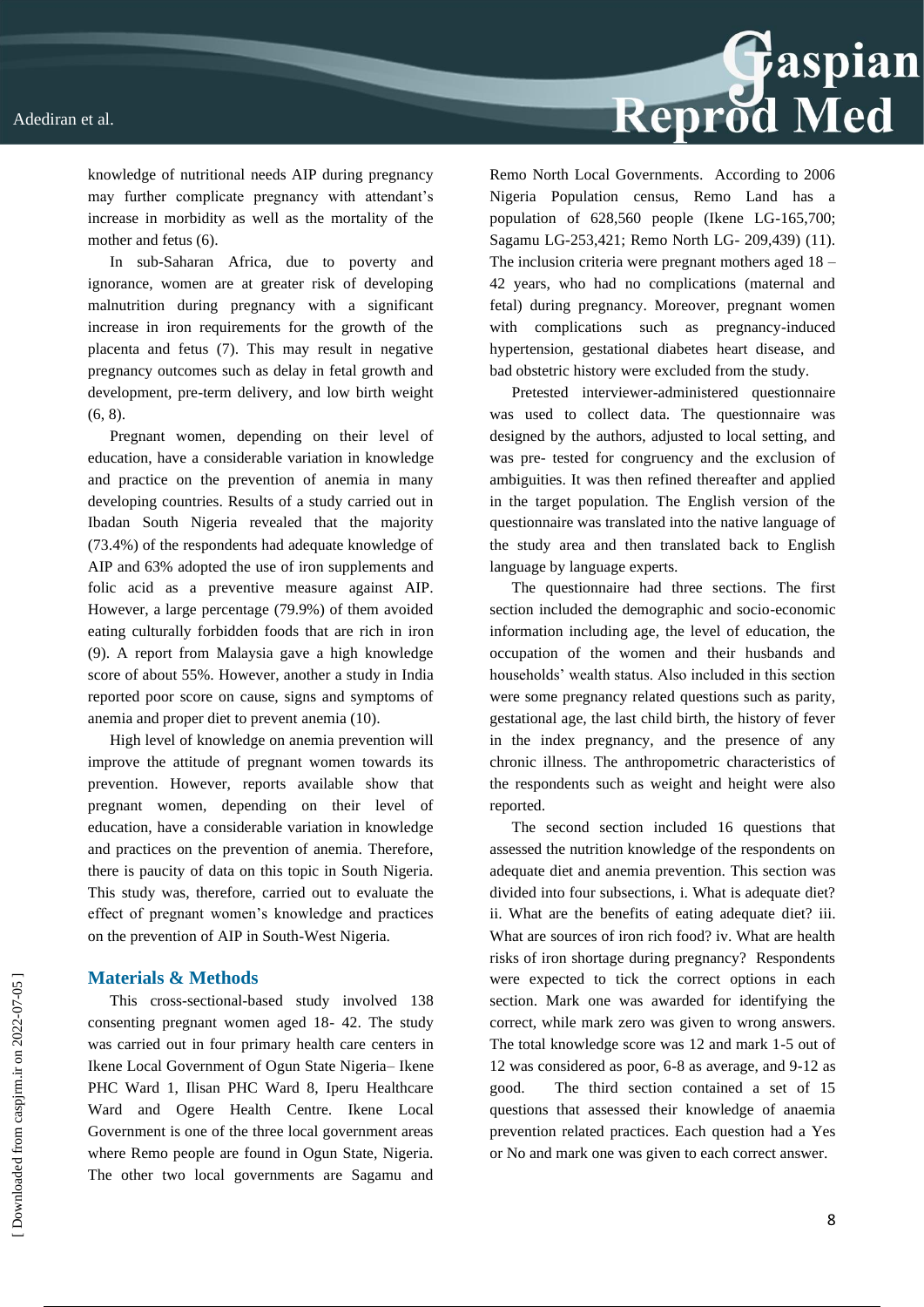

AIP occurs when the hemoglobin (Hb) concentration is less than 11g/dL. It is divided into three levels in terms of severity: Mild (Hb level, 9 - 10.9g/dl), moderate (Hb level, 7-8.9g/dl), and severe (Hb level 7-4.5 g/dl) (12).

A pilot study was conducted as a pretest for the questionnaire to suit the local context using 5% of the total sample. During pre-test, the applicability of data collection procedures and tools was regularly evaluated. All questionnaires filled were checked for completeness, clarity and consistency by the supervisors and investigators including dietitians who, after scoring, organized group discussions with women to discuss answers to the second part of the questionnaire.

This study received ethics permission from office of the Medical officer of Health (MOH), Ikenne Local Government of Ogun State, Nigeria with approval memo number IKLG 102/21 dated 27 June 2019. All analyses were performed with SPSS (Version 22.0). Chi-Square and independent t-test were used for the qualitative and quantitative variables. p values less than 0.05 were considered significant.

#### **Statistical analysis**

The data were analyzed using the Statistical Package for Social Sciences (SPSS) version 20. Descriptive statistics, including frequencies and proportions were used to summarize variables. A binary logistic regression model was used to identify factors associated with anemia. Variables with a Pvalue of <0.2 in the bivariate analysis were exported to the multivariate analysis to control the possible effect of confounders. The Adjusted Odds Ratio (AOR) with a 95% confidence level was estimated to show the strength of association and a P-Value of  $< 0.05$  was used to declare the statistical significance in the multivariate analysis of the study.

#### **Results**

A total of 138 pregnant women were recruited for the study. The majority of them (98.5%) were married. Only 12 of the married respondents were in the polygamous setting. All women had booked for antenatal clinic in the first trimester. They all claimed regular antenatal care clinic attendance, even though 55.8 % took routine antenatal drugs (iron and folic acid tablets) regularly. All respondents belonged to low socio-economic status, with 62% being artisans (tailors, hair dressers etc). Others were housewives (26%), farmers (24%) and 18% were employed as teachers, clerical officers, cleaners, messengers, etc., in government/private schools and small /medium scale enterprises. The youngest was 18 years, while the oldest was 42, and most of them (42.8%) were in the age group of 25-29. This was followed by the age group of 30-34 with 23.9%. The age group of 35-42 was the least with 13%. Most (79.7%) of the respondents were of Yoruba extraction. This was followed by Igbos (14.8%), Hausas (2.2%) and other tribes (4.3%). On their educational status, the majority of them (59.4%) had secondary education. 12.3% studied up to post-secondary level such as national diploma or national certificate in education, while 23.9% had only primary education. The rest 4.3% had no formal education. When the women were grouped according to their parity, more than half 52.2% were of parity 1-3. This was followed by primigravid women 39.9%. Only 8.0% belonged to the parity of 4 and above (Table 1).

| characteristics  |     |                   |
|------------------|-----|-------------------|
| <b>Variable</b>  | (N) | <b>Percentage</b> |
| Age (years)      |     |                   |
| 18-24            | 28  | 20.3              |
| 25-29            | 59  | 42.8              |
| 30-34            | 33  | 23.9              |
| $35 - 42$        | 18  | 13.0              |
| <b>Tribe</b>     |     |                   |
| Yoruba           | 110 | 79.7              |
| Igbo             | 19  | 13.8              |
| Hausa            | 3   | 2.2               |
| Others           | 6   | 4.3               |
| <b>Education</b> |     |                   |
| None             | 6   | 4.3               |
| Primary          | 33  | 23.9              |
| Secondary        | 82  | 59.5              |
| Tertiary         | 17  | 12.3              |
| <b>Gestation</b> |     |                   |
| First trimester  | 34  | 24.6              |
| Second trimester | 58  | 42.1              |
| Third trimester  | 46  | 33.3              |
| <b>Parity</b>    |     |                   |
| 0                | 55  | 39.9              |
| $1 - 3$          | 72  | 52.2              |
| >3               | 11  | 7.9               |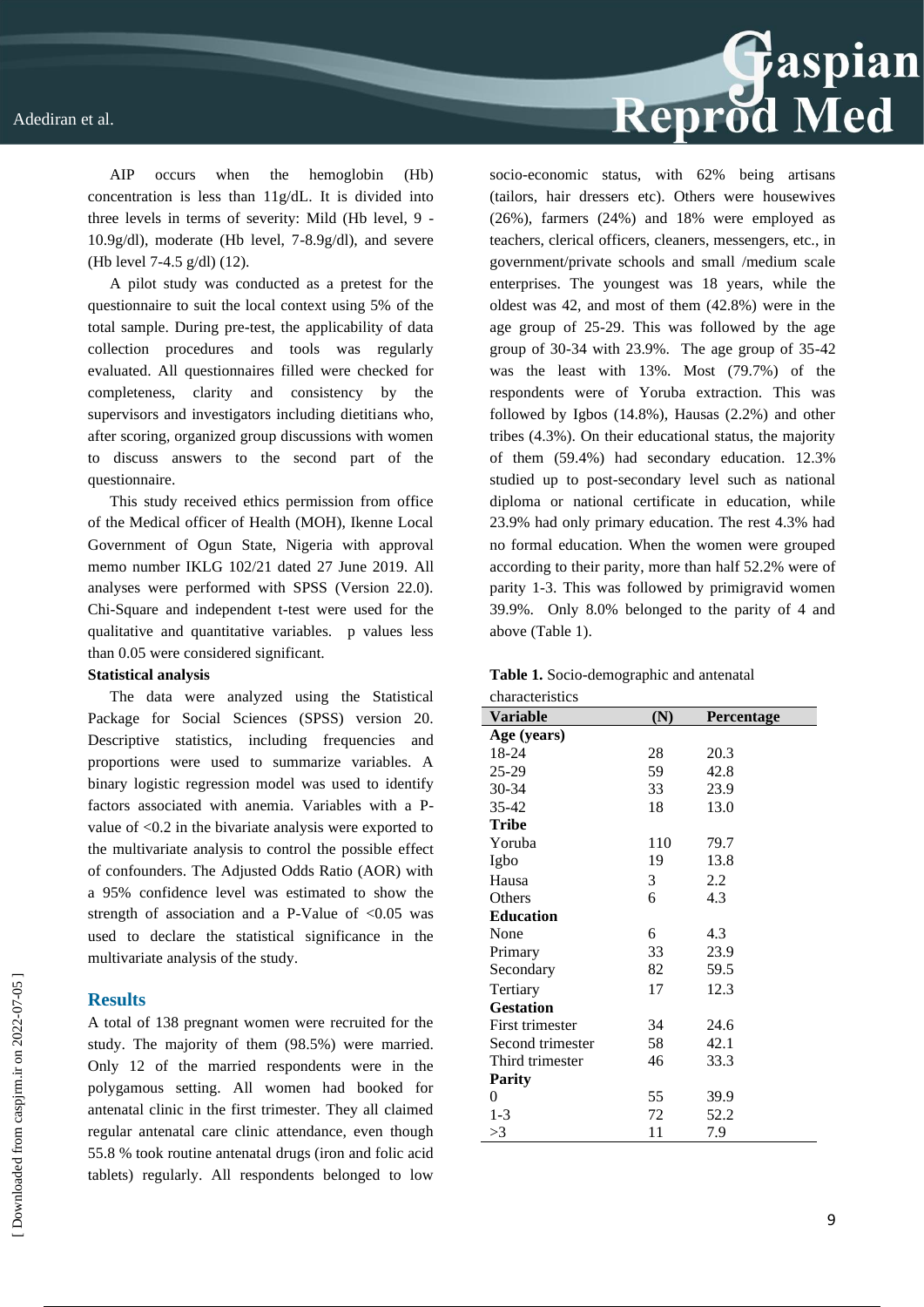That main source of information for the majority (93.5%) of respondents was health professionals (mostly doctors / nurses). Other sources of information included television/radio (2.9%) and social media (3.6%). Table 2 shows the knowledge score of respondents on questions related to balanced diet. Of 135 respondents, 115 (83.3%) correctly defined a balanced diet. However, many had poor knowledge of the benefits of eating balanced diet during pregnancy. For example, only 35 (25.4%) knew balanced diet could influence normal and eventful delivery. 66 (47.8%) knew that balanced diet could ensure the provision of enough blood to cater for the mother's well-being during pregnancy and fetal development. This can also ensure that blood loss during delivery does not jeopardize the health of the mother. Lastly, only 34 (24.6%) respondents also knew that balanced diet could guarantee the delivery of a healthy baby. Half (50%) correctly identified that red meat, liver, etc., are rich sources of iron. Also, more than half (55.1%) knew that some vegetables such as pumpkin (''ugu'') leaves, jute mallow (''ewedu'') leaves were rich sources of iron. All of them knew that tea, coffee, sweets, soft drinks, etc., did not offer iron rich nutrients.

| <b>Statements</b>    |                                                                    | <b>Correct</b> | <b>Wrong</b> |
|----------------------|--------------------------------------------------------------------|----------------|--------------|
|                      |                                                                    | (n)            | (n)          |
| Balanced diet        | Diet that fills the stomach and one is satisfied                   | 125            | 13           |
|                      | Diet that provides different nutrient in adequate amount essential | 115            | 23           |
|                      | for good health                                                    |                |              |
|                      | Diet that contains what one likes                                  | 135            | 3            |
|                      | Diet that contains what one eats to become fat.                    | 136            | 2            |
| Benefits of balanced | Normal delivery                                                    | 35             | 103          |
| diet                 |                                                                    |                |              |
|                      | Provides enough blood                                              | 66             | 72           |
|                      | Healthy baby                                                       | 34             | 104          |
|                      | Fat baby                                                           | 137            | 1            |
| Iron rich foods      | Vegetables (ugwu, ewedu)                                           | 76             | 62           |
|                      | Red meat, liver chicken etc.                                       | 69             | 69           |
|                      | Tea coffee                                                         | 128            | 10           |
|                      | Sweets, soft drinks                                                | 138            | $\theta$     |
| Health risk of iron  | Weakness                                                           | 49             | 89           |
| shortage             |                                                                    |                |              |
|                      | <b>Dizziness</b>                                                   | 95             | 43           |
|                      | Headache                                                           | 10             | 128          |
|                      | Low birth weight babies                                            | 39             | 99           |

Many respondents did not know the clinical features and health risks of anemia, especially iron deficiency anemia. Only 49 (35.5%) respondents knew weakness/tiredness could be a symptom of anemia. Furthermore, only 39 (28.3%) knew that anemia could cause the delivery of low birth weight babies. About 95 (68.8%) respondents knew that anemia could cause dizziness during pregnancy, and only 10 (7.2%) knew that anemia could cause headaches in pregnant women. The total mean score for their knowledge was  $6.7 \pm 1.5$ , which indicated moderate knowledge. The minimum was 3, while the maximum was 11. The majority, 73.2%, had an average score. This was followed by 18.8% of respondents who had poor knowledge, while only 8.0% of the respondents had a high score. There was a significant association between knowledge score and educational status ( $p=0.006$ ). Only respondents who had secondary and post-secondary level of education had good knowledge (Table 3).

Table 4 shows the assessment of practices on the prevention of anemia. Although all respondents claimed regular clinic attendance, 55.8 % of them took their routine antenatal care (ANC). Almost all of them (98.6%) took breakfast regularly, while 28.3% of them usually skipped meals. Pica practices, mainly of ice and mud, was reported among 7.2% of the respondents, and about 58.7% of them had history of nausea/vomiting. Few, 10.9% respondents, drank tea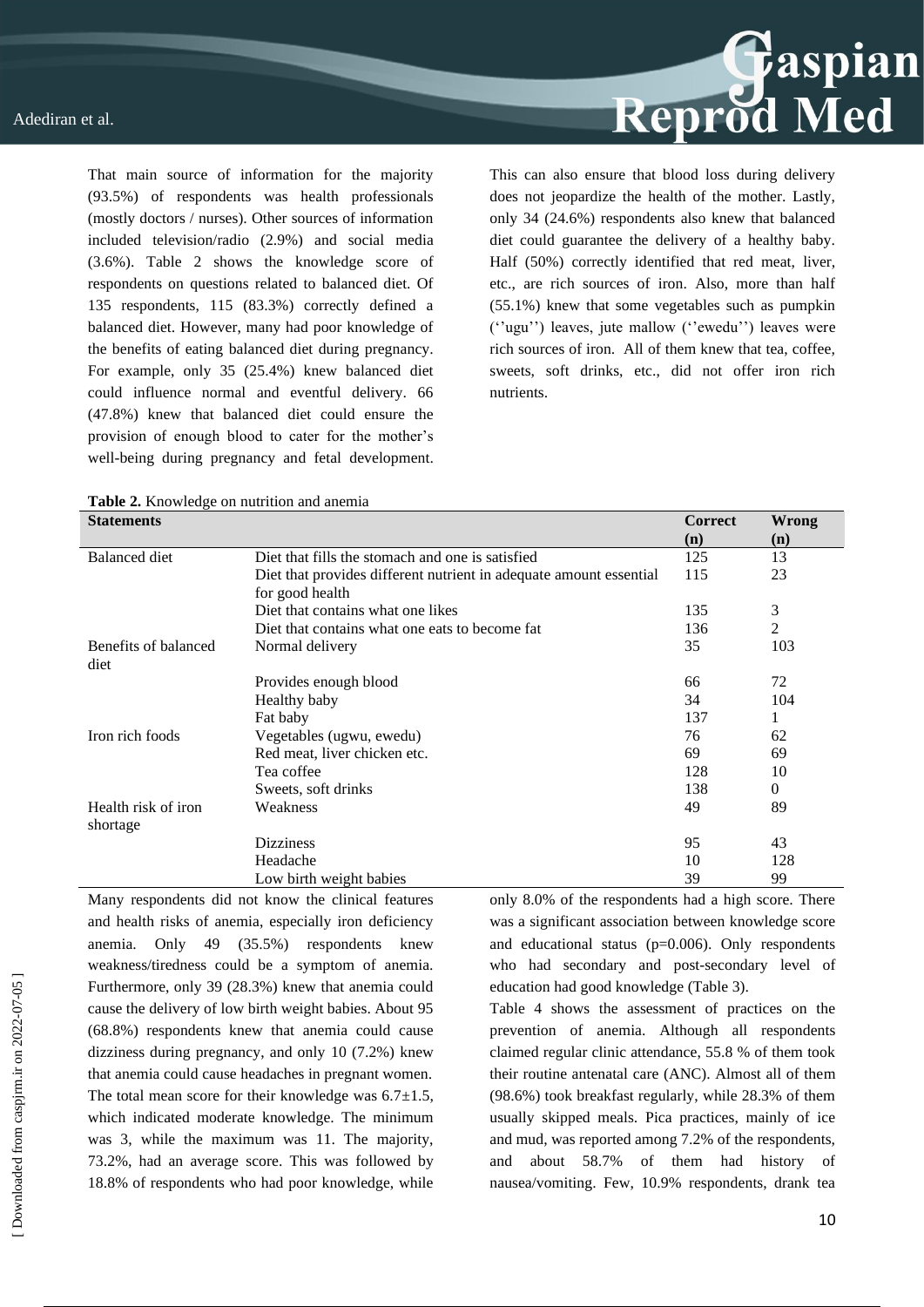and 2.9% drank coffee regularly. None of the respondents smoked, while only 5.8% drank alcohol regularly. About 30.4% took soft drinks such as coca cola, etc., and 12.3% of the respondents confessed to taking herbs. None reported a food taboo.

Reprod Med

| <b>Table 3.</b> Association between demographic characteristics and knowledge score $(n=138)$ |                |                          |                |             |                |                |
|-----------------------------------------------------------------------------------------------|----------------|--------------------------|----------------|-------------|----------------|----------------|
|                                                                                               | Poor knowledge | <b>Average knowledge</b> | Good knowledge | ${\bf X}^2$ | DF             | <b>P-value</b> |
|                                                                                               | $N=26$         | $N=101$                  | $N=11$         |             |                |                |
|                                                                                               | $N(\%)$        | $N(\%)$                  | $N(\%)$        |             |                |                |
| <b>Marital status</b>                                                                         |                |                          |                | 1.06        | $\overline{c}$ | 0.586          |
| Single                                                                                        | 1(0.7)         | 3(2.2)                   | 1(0.7)         |             |                |                |
| Married                                                                                       | 25(18.1)       | 98(71.2)                 | 10(7.2)        |             |                |                |
| <b>Education status</b>                                                                       |                |                          |                | 18.18       | 6              | 0.006          |
| No formal education                                                                           | 4(2)           | 2(1.4)                   | 0(0)           |             |                |                |
| Primary                                                                                       | 6(4.3)         | 27(19.6)                 | 0(0)           |             |                |                |
| Secondary                                                                                     | 13(9.4)        | 62(44.9)                 | 7(5.1)         |             |                |                |
| post-secondary                                                                                | 3(2.2)         | 10(7.2)                  | 4(2.9)         |             |                |                |
| Age(years)                                                                                    |                |                          |                | 9.72        | 8              | 0.285          |
| < 18                                                                                          | 3(2.2)         | 12(8.7)                  | 0(0)           |             |                |                |
| 18-24                                                                                         | 8(5.8)         | 15(10.9)                 | 0(0)           |             |                |                |
| $25 - 29$                                                                                     | 6(4.3)         | 40(29)                   | 5(3.6)         |             |                |                |
| $30 - 34$                                                                                     | 5(3.6)         | 22(15.9)                 | 4(2.9)         |             |                |                |
| $>35$                                                                                         | 4(2.9)         | 12(8.7)                  | 2(1.4)         |             |                |                |
| <b>Sources of Information on nutrition</b>                                                    |                |                          |                | 6.11        | $\overline{4}$ | 0.191          |
| Doctors/ Nurses in ANC                                                                        | 23(16.7)       | 97(70.3)                 | 9(6.5)         |             |                |                |
| Tv / Radio                                                                                    | 2(1.4)         | 1(0.7)                   | 1(0.7)         |             |                |                |
| Social media                                                                                  | 1(0.7)         | 3(2.2)                   | 1(0.7)         |             |                |                |

The total knowledge score = 12, 1-5 score as poor, 6-8 score as average, and 9-12 as good

ANC: Antenatal care, Tv: Television

P-value significant at <0.05

| <b>Practices</b>                   | Yes    | N <sub>0</sub> |
|------------------------------------|--------|----------------|
|                                    | $(\%)$ | $(\%)$         |
| Take routine antenatal drugs       | 77     | 61             |
| regularly                          |        |                |
| Take antimalarial drugs            | 3      | 135            |
| Usually skip meals                 | 39     | 99             |
| Eat breakfast regularly            | 136    | 2              |
| Have pica (such as ice, mud,       | 10     | 128            |
| charcoal)                          |        |                |
| Usually vomit or feel like         | 81     | 57             |
| vomiting                           |        |                |
| Drink tea regularly                | 15     | 123            |
| Drink coffee regularly             | 4      | 134            |
| Take cocoa drink regularly         | 8      | 130            |
| Eat raw eggs                       | 15     | 123            |
| Smoke cigarette                    | 0      | 138            |
| Drinks alcohol                     | 8      | 130            |
| Take soft drinks such as Coca-     | 42     | 96             |
| Cola                               |        |                |
| Take traditional medicine or herbs | 17     | 121            |
| Have food taboo                    | 2      | 136            |

#### **Discussion**

Anemia is thought to be an indicator of nutritional deficiencies, which can significantly contribute to adverse birth and maternal obstetric outcomes (13, 14). In the present study, the highest proportion (42.8%) of the respondents was in the age group of 25-34. This is similar to 30.7% of respondents in the age group of 23- 27, reported by Masresha Leta Serbesa and Maleda Tefera Iffa in Ethiopia (7). In a similar study in Malaysia, the highest percentage, 38% was found in the age group of 18-24 (15). Another study in Nigeria noted that the majority (34.1%) of the respondents were in the age group of 30-34 (16). The moderate knowledge score observed in this study is similar to a report by Hasnal et al. with a moderate knowledge of 57.41  $\pm$  4.80 (15, 17). However, Adznam et al.'s study reported that 55.7% of subjects had high knowledge on anemia during pregnancy, while 28.6% had moderate knowledge score followed by 15.7% with low knowledge score (6).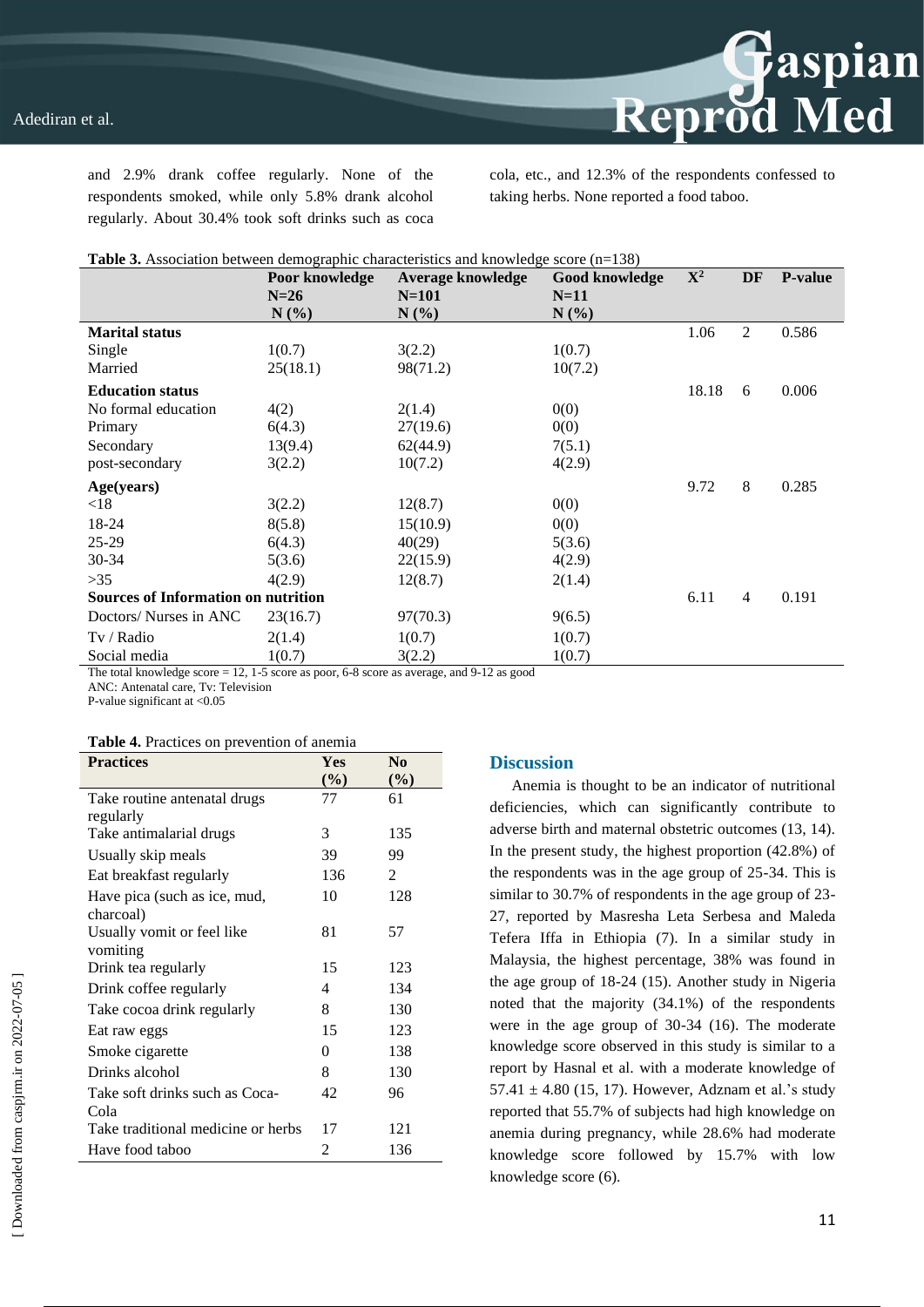

A high percentage of respondents knew the definition of a balanced diet and the majority of them could define anemia in layman's language as 'shortage of blood'. Although many of the pregnant women were educated up to secondary school and above, their level of knowledge regarding the benefits of balanced diet and clinical features of anemia was poor. About a quarter of the respondents knew that balanced diet could influence normal and eventful delivery. Almost half of the respondents knew that balanced diet could ensure the provision of enough blood to cater for the mother during pregnancy and child birth, and less than half of the respondents knew that balanced diet could guarantee the delivery of a healthy baby.

Excellent knowledge on nutrition was, however, observed among 61.9% of women of child bearing age in Shomolu, an urban settlement in Lagos State in SW Nigeria (18). In a report by Lim et al., more than half (63.6%) of mothers who attended antenatal clinic had good nutritional knowledge (19).

It was difficult to ask questions on knowledge of prevention of iron deficiency anemia because almost all respondents had little or no knowledge of anemia and iron deficiency. This might indicate the lack of impact of health education in our secondary schools.

None of the women without formal education gave any correct answer regarding the cause of anemia. The majority of correct answers were given by women who had secondary education and above. There was also a significant association between knowledge score and educational status  $(p<0.05)$ , as only women with secondary and post-secondary education had good knowledge. This is in agreement with a report by Ghimire and Pandey, in which there was a significant association between knowledge and educational status (20). This result is, however, at odds with a study by Zani et al, which concluded that education was not a direct factor affecting pregnant women's knowledge on health (17).

More than half of the pregnant women in the study reported that they took iron supplements regularly. This may be due to the impact of regular health talks given to pregnant women in all health facilities where this study was carried out. This percentage was higher than what had been reported by pregnant women in Nepal's Demographic Health Survey, where less than half of the respondents took a complete course of iron tablets (21). But lower than 76.1% obtained by Ghimire and Pandeyalso from Nepal (20).

Nausea and vomiting are common during pregnancy, especially during the first trimester, although some women may experience these symptoms throughout their pregnancy. In the present study, 58.7% of the respondents had nausea or vomiting or both. This is almost similar to 60.5% reported by Ahwinahwi et al. from Agbor in South Nigeria (22).

Skipping meals was not a common practice among the respondents, as only 28.3% admitted to skipping meals regularly. Reasons for the skipping of meals included loss of appetite, nausea or fear of vomiting, busy schedules, lack of what to eat, etc. Drinking tea or coffee was not a common practice in the women studied. This could not be due to the fact that the respondents had prior knowledge that drinking tea or coffee could adversely affect iron absorption, but it could be attributed to the fact that these women could not afford the cost of procuring these items, or it was not a common practice in the study area. This is inconsistent with a report by Alamneh et al. in Ethiopia, where almost all pregnant women (98.2%) in their study consumed caffeine (23).

None of the respondents in our study indulged in smoking. The prevalence of smoking among pregnant women varied across different countries. The prevalence rates ranged from 9.9% in Japan (24) to 17% in Australia (25) and Canada (26) to 30-35% in Spain (27). None of the respondents in this study drank alcohol. Globally, 9.8% of women consume alcohol while they are pregnant (28). Our finding is not in line with the finding of a study from South-South Nigeria, which found that more than half (59.28%) of the pregnant women in the study had taken alcohol during the index pregnancy and about a third (39.40%) of whom drank alcohol on a regular basis (29). Another report from Uganda showed that 23.6% admitted to current alcohol use (15). Use of herbs for different ailments is a common practice in African communities. However, only 12.3% of the women studied used herbs. This figure was lower than the findings reported by Duru et al. from South East Nigeria (30). Contrary to reports from other studies in which women would adhere to different food taboos and beliefs, which can interfere with adequate prenatal nutrition (31-33), none of our respondents had food taboos. Ekwochi et al. from South East Nigeria reported that approximately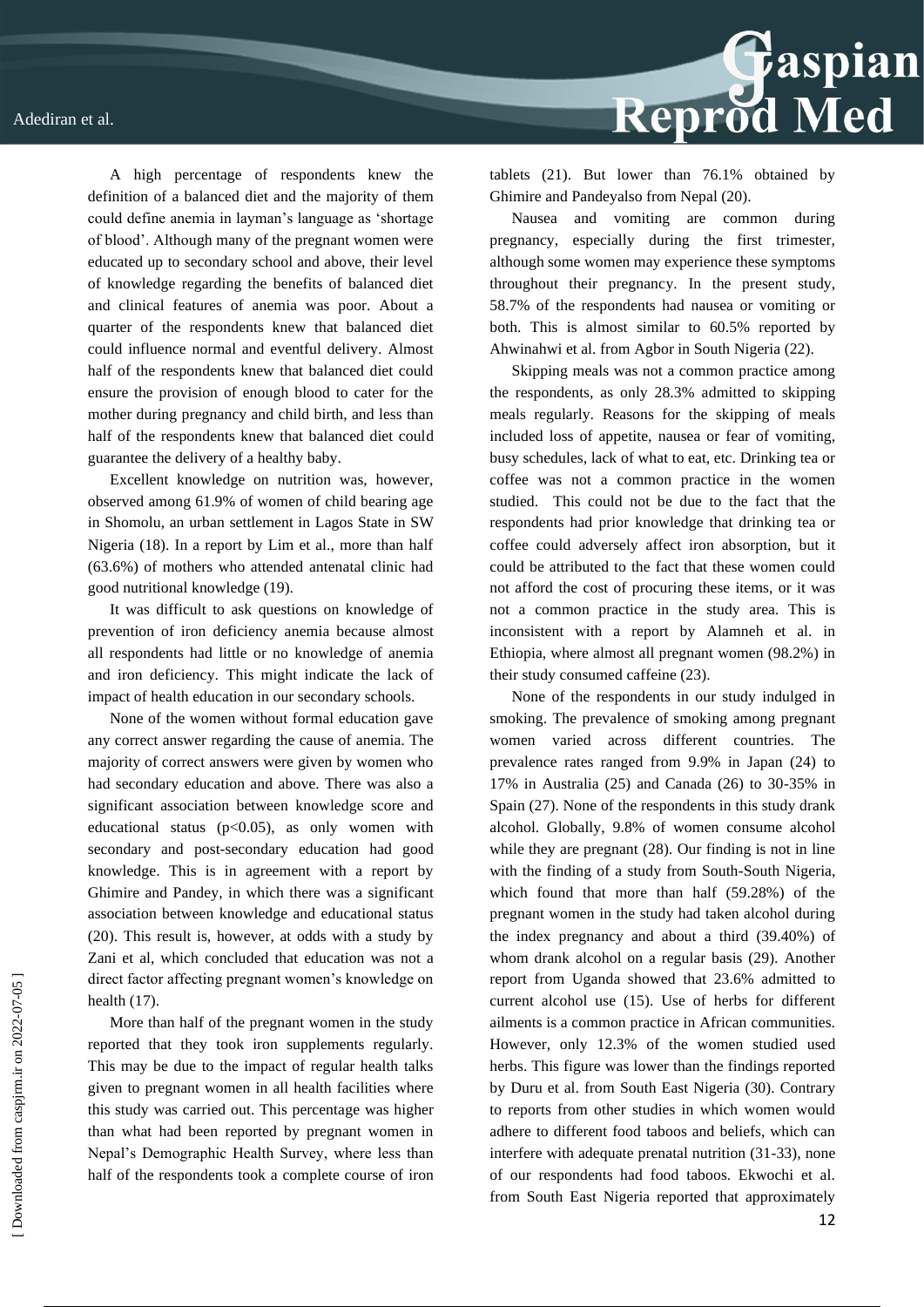

37% of respondents avoided some foods in pregnancy due to food taboos and that no relationship was seen between this avoidance of food and maternal educational attainment, parity, and occupation (33). In another report from South Africa, approximately 37% of respondents admitted avoiding one or more foods during pregnancy based on the local food taboos (34).

#### **Conclusion**

The majority of pregnant women in rural communities in SW Nigeria have moderate knowledge and good practices regarding the prevention of anemia. The level of education has a significant contribution to the knowledge of respondents. It is recommended that health education given to women and their close family members should be reinforced to improve the compliance with routine antenatal drugs. There should be a focused, simple, easy-to-understand and customerfriendly nutrition counseling service at antenatal care facilities. This should specifically focus on symptoms and causes of anemia and how to prevent it in pregnancy.

#### **Acknowledgements**

We would like to thank the office of the Medical officer of Health (MOH), Ikenne Local Government of Ogun State, Nigeria for supporting this research. Also, we truly thank all the pregnant women of the study**.**

### **Conflicts of Interest**

There is no conflict of interest to be declared.

### **References**

- 1. Lee A, Okam MM. Anemia in pregnancy. Hematol Oncol Clin North Am. 2011;25(2):241-259.
- 2. Soma-Pillay P, Nelson-Piercy C, Tolppanen H, Mebazaa A. Physiological changes in pregnancy: review articles. Cardiovasc J Afr. 2016;27(2):89- 94.
- 3. Maradze MTC, Nyoni SP, Nyoni MT. Causes of anemia in pregnant women–a systematic review of evidence from developing countries. Ijariie. 2020;6(6):1142-1155.
- 4. Esike CO, Anozie OB, Onoh RC, Sunday UC, Nwokpor OS, Umeora OUJ. The prevalence of anemia in pregnancy at booking in Abakaliki, Nigeria. Trop J Obstet Gynaecol. 2016;33(3):332.

5. Perlen S, Woolhouse H, Gartland D, Brown SJ. Maternal depression and physical health problems in early pregnancy: findings of an Australian nulliparous pregnancy cohort study. Midwifery. 2013 Mar;29(3):233-239.

**Reprod Med** 

- 6. Adznam S, Sedek R, Kasim Z. Assessment of Knowledge, attitude and practice levels regarding anaemia among pregnant women in Putrajaya, Malaysia. Pak J Nutr. 2018;17(11):578-585.
- 7. Serbesa ML, Iffa MT. Pregnant women's knowledge, attitude, and practice regarding the prevention of iron deficiency anemia among Ethiopian pregnant women. Caspian J Reprod Med. 2018;4(1):1-7.
- 8. Conde‐Agudelo A, Rosas‐Bermudez A, Castaño F, Norton MH. Effects of birth spacing on maternal, perinatal, infant, and child health: a systematic review of causal mechanisms. Stud Fam Plan. 2012;43(2):93-114.
- 9. Akinwaare M, Ogueze C, Aluko J. Preventive Measures of Anemia in Pregnancy Among Pregnant Women Attending Antenatal Clinic in Ibadan, Nigeria. Nur Primary Care. 2019;3(4):1-5.
- 10. Yadav RK, Swamy M, Banjade B. Knowledge and Practice of Anemia among pregnant women attending antenatal clinic in Dr. Prabhakar Kore hospital, Karnataka-A Cross sectional study. J Med Dent Sci. 2014;13(4):74-80.
- 11. Oyelese AT, Ogbaro DD, Wakama TT, Adediran A, Gbadegesin A, Awodele IO, et al. Socioeconomic determinants of prenatal anaemia in rural communities of South-West Nigeria: a preliminary report. Am J Blood Res. 2021;11(4):410-416.
- 12. Organization WH. Serum ferritin concentrations for the assessment of iron status and iron deficiency in populations. World Health Organization, 2011.
- 13. Zhang Q, Ananth CV, Li Z, Smulian JC. Maternal anaemia and preterm birth: a prospective cohort study. International journal of epidemiology. 2009 Oct;38(5):1380-1389.
- 14.Rahman MA, Khan MN, Rahman MM. Maternal anaemia and risk of adverse obstetric and neonatal outcomes in South Asian countries: a systematic review and meta-analysis. Public Health Res Pract 2020; 1:100021.
- 15. Agiresaasi A, Nassanga G, Maina GW, Kiguli J, Nabiwemba E, Tumwesigye NM. Various forms of alcohol use and their predictors among pregnant